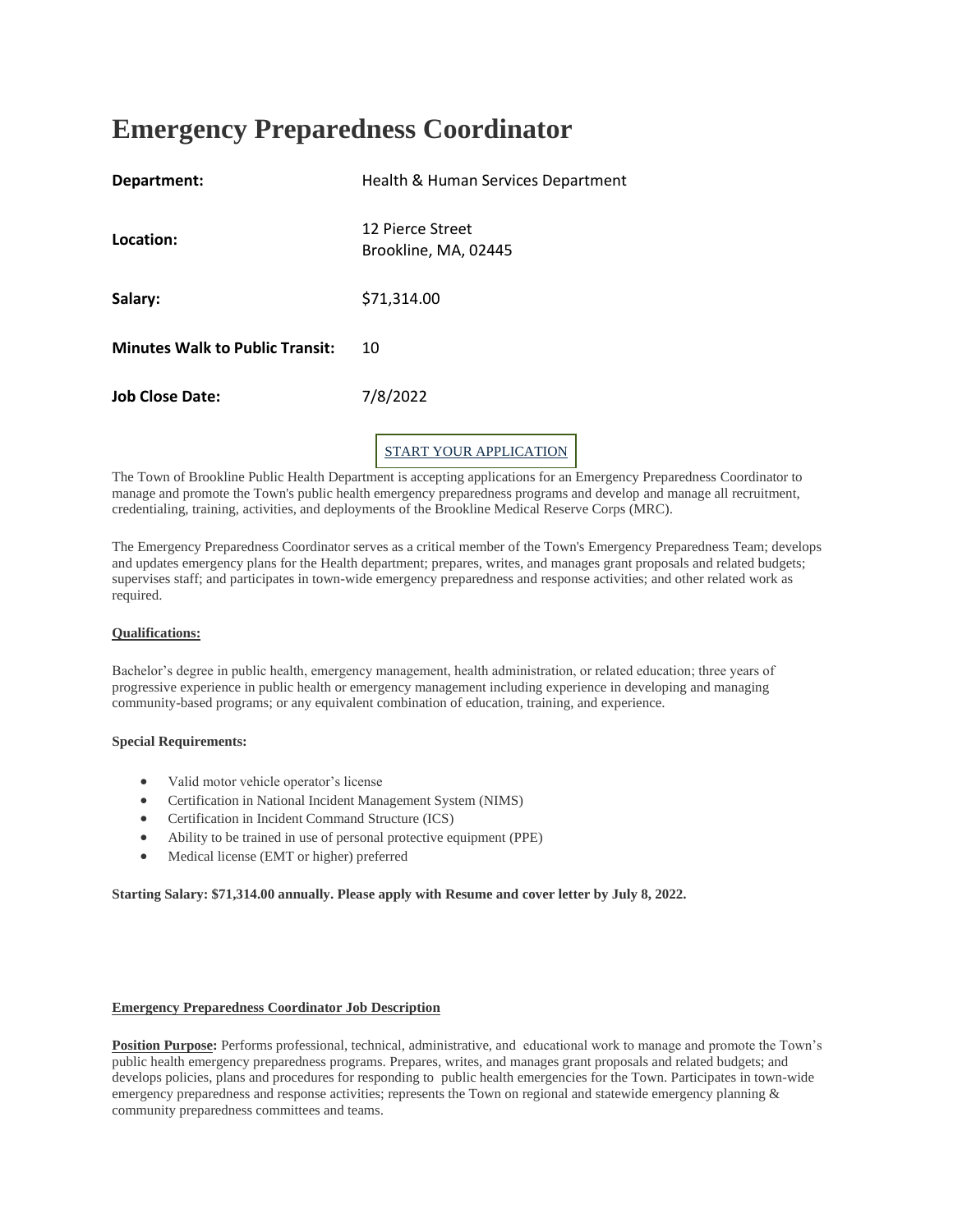# **Supervision:**

*Supervision Scope:* Exercises independent judgment, leadership, and initiative in planning and overseeing the operations of the Town's health-related emergency preparedness program.

*Supervision Received:* Work is performed under the general direction of the Director of Public Health and Human Services or designee. Employee functions independently referring specific problems to supervisor only where clarification or interpretation of town policy or procedure is required. Resolves most problems independently, keeping supervisor informed of progress, problems, and implications of decisions.

*Supervision Given:* Oversees recruiting, and coordinates activities and deployment of volunteer members of the Medical Reserve Corps

**Job Environment:** Administrative work is performed under typical office conditions. Frequently attends off-site meetings and staffs community presentations and/or activities. Incumbent is required to attend and/or staff night & weekend events as needed. On-call for emergencies 24/7. Regularly operates an automobile, computer, telephone, and other standard office equipment. Makes frequent contact with the general public, other town departments, local and regional health care and public health professionals and organizations, professional staff at various foundations, contractors, and representatives of various local/state/federal agencies. Contact is by telephone, text, and email, through personal meetings, and in meetings with groups that require considerable persuasiveness, resourcefulness, and discretion to influence the behavior of others. Has access to division-related confidential information including personnel off hours contact information and limited confidential information about residents and volunteers. Has access to town-wide confidential information with regard to emergency preparedness and response plans and procedures. Errors in judgement could endanger public health and safety in the event of a significant public health emergency in the Town.

## **Essential Functions:**

*(The essential functions or duties listed below are intended only as illustrations of the various types of work that may be performed. The omission of specific statements of duties does not exclude them from the position if the work is similar, related or a logical assignment to the position.)*

- Assesses public health emergency preparedness needs for the Town and works with the Office of Emergency Management to develop and manage community-based programs to improve resiliency for the whole community.
- Serves as a critical member of the Town's Emergency Management Team; serves as a public health specialist in medical countermeasures and community emergency preparedness. Key participant in town-wide preparedness efforts related to medical sheltering, volunteers, vulnerable populations, and resiliency.
- In conjunction with the Office of Emergency Management and Brookline CERT coordinators, increases resiliency in Brookline via emergency preparedness programs for residents, with particular emphasis on vulnerable residents, and local organizations working with vulnerable populations. Coordinates and implements emergency preparedness training and education for Brookline Medical Reserve Corps volunteers, as well as for vulnerable populations within the Town. Determines appropriate methods and materials to disseminate and improve preparedness information to the community. Supervises preparation of associated materials and supplies
- Develops and updates emergency plans for the Department of Public Health, including plans for pandemic response, town-wide emergency dispensing sites (EDS) and Health Department continuity of operations (COOP). In conjunction with the Office of Emergency Management, provides input and enhancements to many town-wide emergency plans and procedures, and participates in response and recovery efforts. Works to ensure town-wide emergency drills and trainings include Health Department policies, procedures, staff, and volunteers.
- Manages and authorizes expenditures of program funds for equipment and supplies necessary to prepare for and/or respond to public health emergencies impacting Brookline, with particular emphasis on emergency dispensing sites and medical support for emergency shelters.
- Develops and manages all recruitment, credentialing, training, activities, and deployments of the Brookline Medical Reserve Corps (MRC). Researches, identifies, and selects speakers for MRC trainings and programs. Ensures trainings meet state requirements and approvals for continuing education credits for licensed medical professionals. Manages and trains the Brookline MRC Leadership Team - volunteers who would assist in organizing and supervising other volunteers in the event of a significant emergency.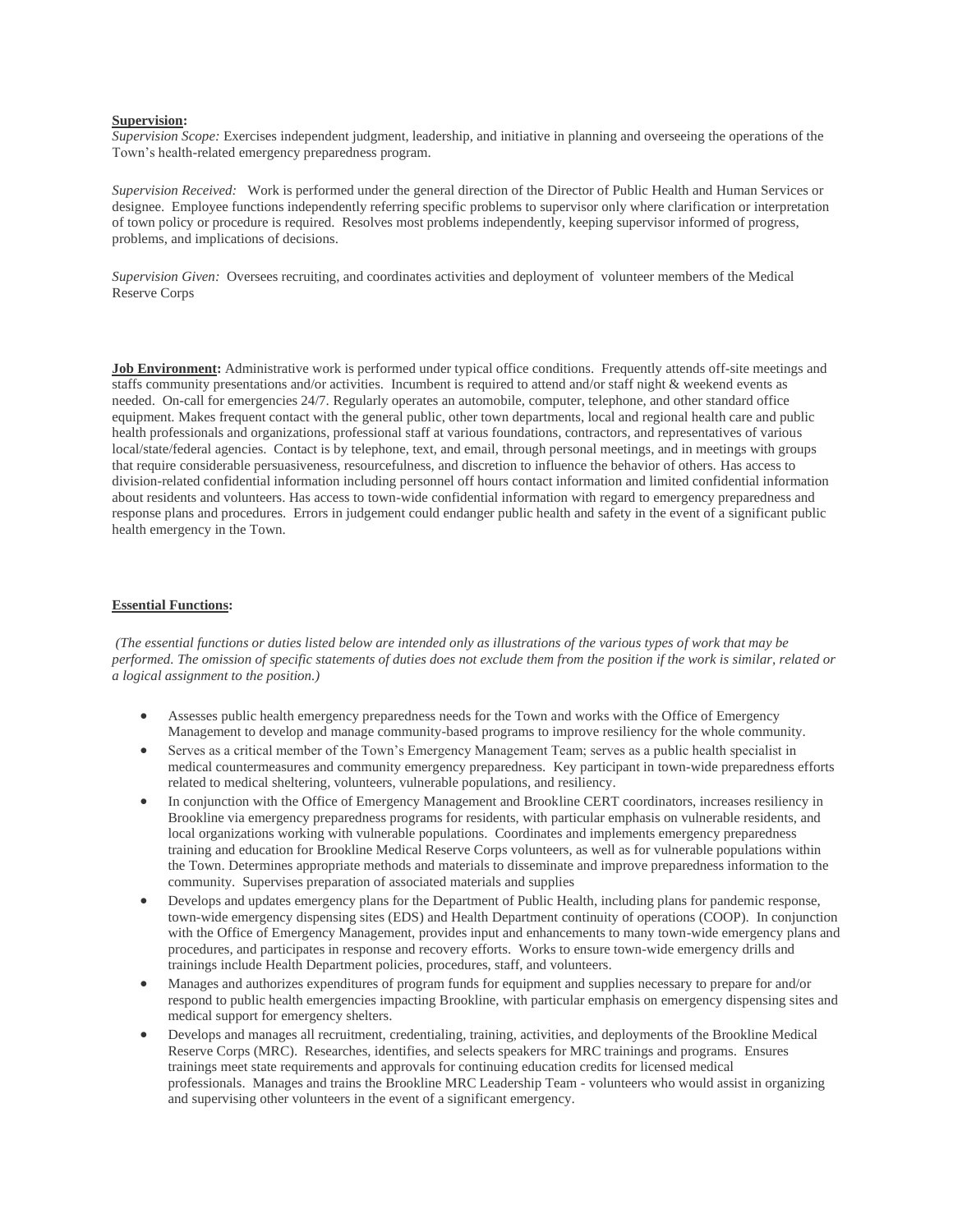- In conjunction with the Directors of Public Health Nursing and Community Health, organizes and coordinates all volunteer staffing and non-clinical preparations for the annual town immunization clinics, which also serve as medical countermeasures training for MRC and CERT volunteers. Recruits and trains volunteers to staff various nonemergency community health activities
- Works with the Office of Emergency Management to maintain Brookline's vulnerable populations communication list, and shares emergency health alerts and press releases with vulnerable community groups as needed to improve communication and resiliency
- Develops and updates public health emergency preparedness and Brookline MRC related information on the town website and on official social media platforms.
- Represents Brookline at Public Health Region 4ab MRC and Health & Medical Coordinating Coalition (HMCC) meetings; works with other jurisdictions to build regional MRC and HMCC resources, develop & update regional plans, and train for a coordinated regional response to large-scale health-related disasters. Plans, implements, and evaluates programs and activities with these regional jurisdictions.
- Determines fiscal requirements and prepares grant proposals including budgetary recommendations. Manages annual budgets and deliverables related to CDC Public Health Emergency Preparedness (PHEP), MA DPH Medical Reserve Corps, and other grants
- Represents the Town/Brookline Department of Public Health on relevant Metro Boston Homeland Security Region / UASI subcommittees, including Planning and Community Preparedness and Medical Surge subcommittees
- Represents the Town/Brookline Department of Public Health on MA Department of Public Health OEM projects, drills, exercises, activities
- Prepares or contributes to reports (quarterly & annual) documenting emergency preparedness activities for the Town, region, state, and FEMA
- Creates and designs evaluation tools and oversees evaluations of trainings and presentations. Compiles and maintains records, reports, and documentation of program activities for use in program evaluation
- Advises Brookline residents on questions related to emergency public health preparedness and response.
- Performs similar or related work as required, directed, or as situation dictates

# **Recommended Minimum Qualifications:**

## Education and Experience:

Bachelor's degree in public health, emergency management, health administration, or related education; three years of progressive experience in public health or emergency management including experience in developing and managing community-based programs; or any equivalent combination of education, training, and experience.

# Special Requirements:

- Valid motor vehicle operator's license
- Certification in National Incident Management System (NIMS)
- Certification in Incident Command Structure (ICS)
- Ability to be trained in use of personal protective equipment (PPE)
- Medical license (EMT or higher) preferred

# Knowledge, Ability and Skill:

*Knowledge:* Comprehensive knowledge of current and emerging public health emergency management issues, principles and practices, whole community approaches, plan development, and training techniques.

*Ability:* Ability to work with little direct supervision. Ability to deal with the public tactfully and effectively, and to maintain positive public relations. Able to communicate effectively and efficiently, verbally and in writing at all times. Ability to work effectively under time constraints to meet deadlines.

*Skill:* Communication skills including interpersonal & public speaking. Computer skills in word processing, spreadsheets, and presentation applications. Good research skills for developing emergency plans and procedures, program evaluations, and data analyses. Skills in grant writing and budget development.